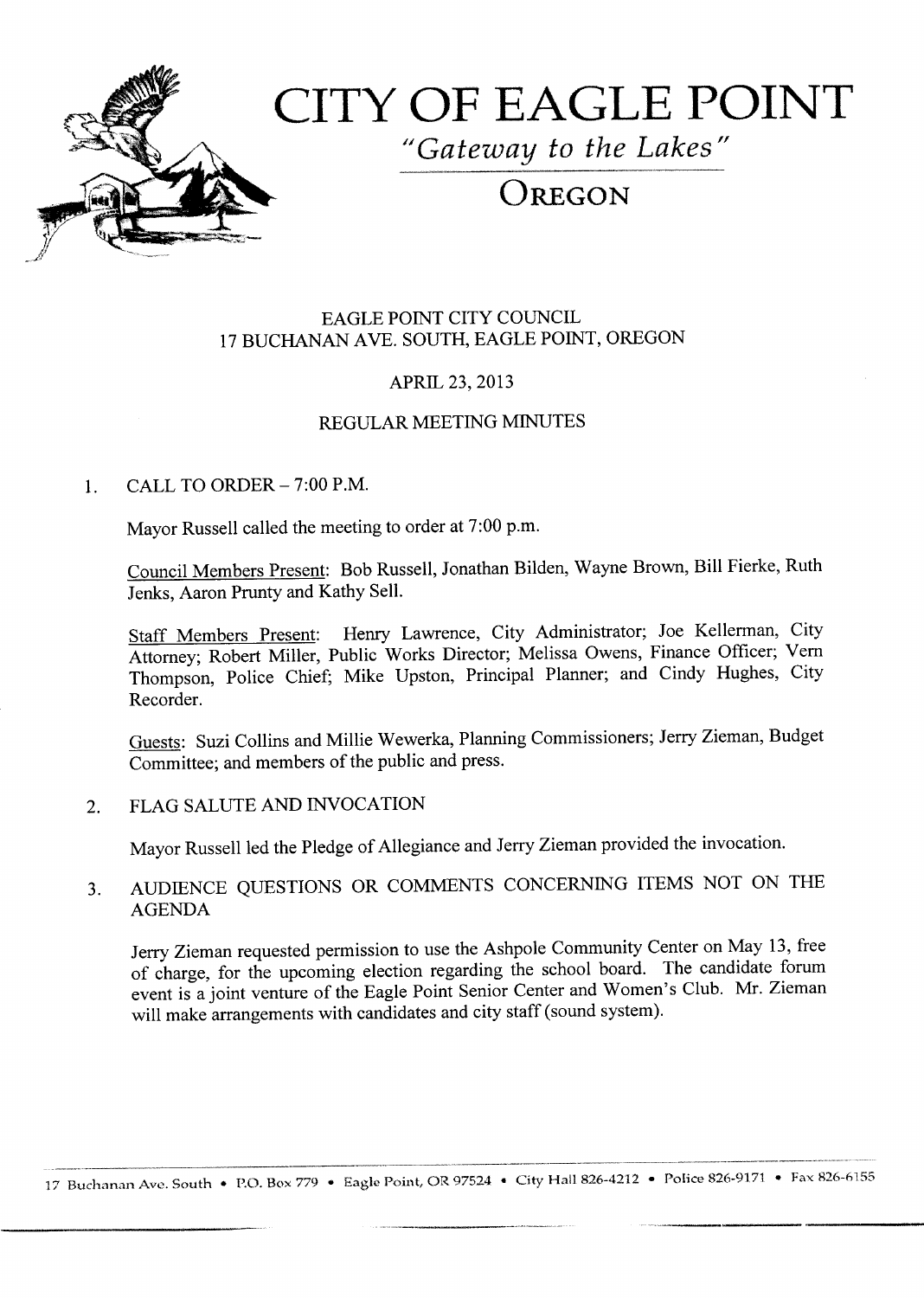#### 4. PRESENTATIONS

4.1 Presentation of the Eagle Point Intercity Public Transportation Service Planning Final Report dated April 12, 2013 - Mike Upston, Principal Planner.

Mike Upston, Principal Planner, explained this report is also known as the Transit Study Report and provided <sup>a</sup> brief background of previous related meetings. At the March <sup>12</sup> joint meeting of the Planning Commission and City Council, edits to the report were suggested and are now included in the report (Submission No. 1). Mr. Upston noted that no action was presently needed and he would bring the item back at a later date if desired. Additionally, questions or comments should be provided by Monday, April 29, if the Council desires to place this item on the May 14 agenda. Councilor Jenks commended Mr. Upson for his work on this study.

#### 5. PUBLIC HEARINGS

5.1 Resolution No. 2013-23. A Public Hearing in the matter of Resolution No. 2013-23 authorizing amendments to Final Order No. 99/00-20:SUB (Quail Point Subdivision) related to asphalt paving, Alta Vista roadway improvements, construction and dedication of new walking path along Alta Vista Drive, and dedication of existing walking path along Alta Vista Drive.

Mayor Russell announced that one public hearing had been advertised for the meeting, and it was quasi-judicial in nature. All legal notifications and meeting, and it was quasi-judicial in nature. advertisements had been made in compliance with state and local laws. He further explained that in addition to <sup>a</sup> presentation from Staff about the details of the proposal, all persons interested in offering testimony would be allowed to speak.

At 7:08 p.m., Mayor Russell opened the public hearing to accept testimony on Resolution No. 2013-23, amending Final Order No. 99/00-20:SUB (Quail Point Subdivision) related to asphalt paving, Alta Vista roadway improvements, construction and dedication of new walking path along Alta Vista Drive, and dedication of existing walking path along Alta Vista Drive.

Mayor Russell asked if any Council members desired to declare <sup>a</sup> conflict of interest, either actual or potential, make any disclosure, or abstain from participating or voting because of possible financial gain resulting from this decision, or if they had determined they could not be impartial. Council President Fierke and Councilor Jenks declared they lived at the golf course, however, they were both impartial. Attorney Kellerman clarified that living at the golf course could be a potential conflict but it was not a conflict in itself. No Council members abstained from participating or voting on this matter.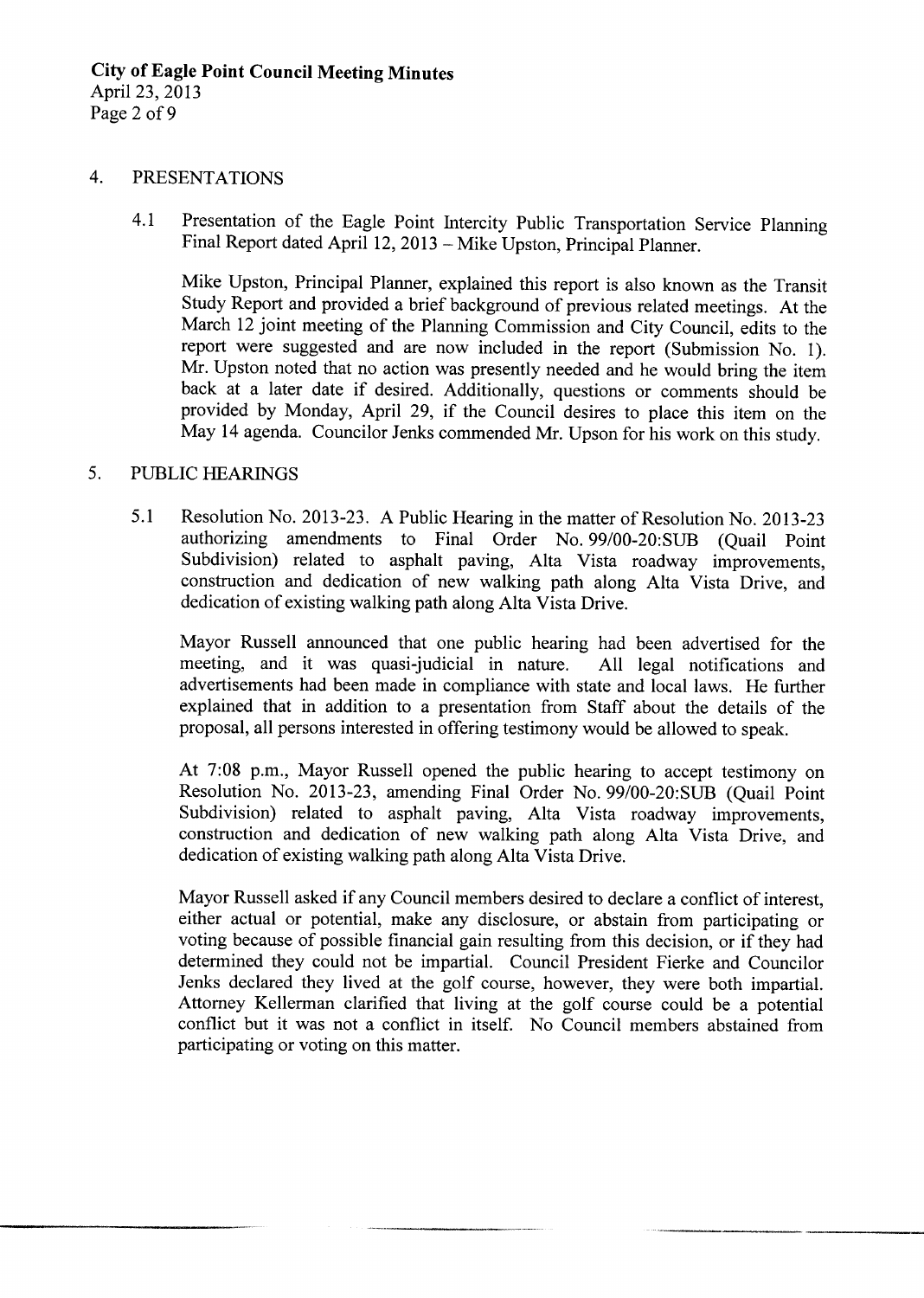Mike Upston, Principal Planner, summarized the proposed amendments to Final Order No. 99/00-20.SUB (Quail Point Subdivision) related to asphalt paving, Alta Vista roadway improvements, construction and dedication of new walking path along Alta Vista Drive, and dedication of existing walking path along Alta Vista Drive. Mr. Upston reviewed each aspect of the proposal with the aid of an overhead slide presentation (Submission No. 2). The proposal allowed for:

- Condition VII.C.3.e The final lift of the roadway asphalt to be in place prior to approval of the final plat instead of at 90% completion;
- Conditions VII.C.3.f & g.2 Removal of conditions for turn lanes from Alta Vista Drive to Robert Trent Jones Jr. Blvd.;
- Conditions VII.C.f.1 & g and g.1 Modifies the condition for a walking path on Alta Vista Drive to be constructed and dedicated to the City without reimbursement by the City; and
- A new condition requiring the developer to dedicate <sup>a</sup> public right-of-way for approximately 1, 000 feet for existing constructed path at no cost to the City

Mr. Upston reported the Planning Commission voted unanimously to recommend the City Council to adopt the findings and approve the application. Staff the City Council to adopt the findings and approve the application. recommended approval as well. Mr. Upston reported receiving one letter from the public which expressed concern about the proposal. Mr. Upston concluded his presentation and opened for questions. There were no questions, however, Councilor Jenks clarified with Mr. Upston that comments or questions should be specific to the application.

There being no further discussion, Mayor Russell, invited audience members to provide testimony.

Mae Boren asked about the narrowness of streets and if the streets in the new subdivision would be wider. Mr. Upston deferred the question to the developer, Cris Galpin, who responded that the street width is set forth by the City's Ordinance. He also commented that dropping the turn lanes was not to the advantage of the developer.

Mr. Upston welcomed the audience to stay in touch with City staff with questions about development.

Phil Austin came forward and read a letter he previously submitted to the City which expressed his disappointment and opposition of the proposal.

Robert Johnson gave testimony about his former career in finance, experience of recessions, and requested careful consideration of bonding to ensure completion by the developer or the City.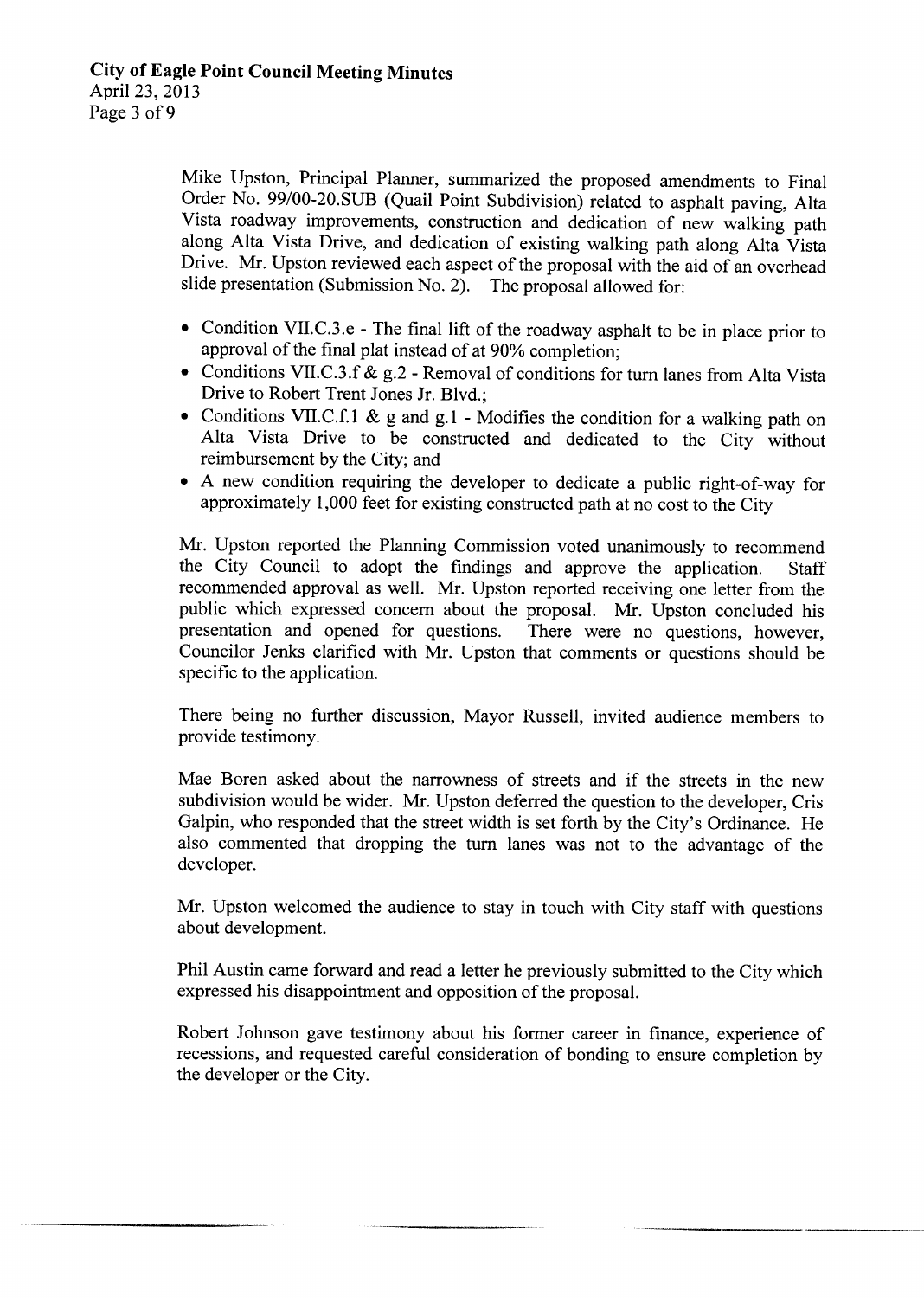Cris Galpin provided testimony that the subdivision had been previously approved and the proposal benefits the City, not the developer. He further testified that every phase had been bonded and completed, different owners were involved, and some of the previous comments were not true.

There were no questions from the Council for the speakers and no additional testimony provided, therefore, Mayor Russell closed the public hearing at 7:30 p.m.

Councilor Jenks verified the application revised three conditions and added one new provision.

Mayor Russell offered to entertain <sup>a</sup> motion. Councilor Sell made <sup>a</sup> motion to authorize Resolution No. 2013-23 and Councilor Jenks seconded the motion. There was no further discussion. Roll call: Jonathan Bilden, aye; Kathy Sell, aye; Bill Fierke, aye; Wayne Brown, aye; Ruth Jenks, aye; Aaron Prunty, aye; and Bob Russell, aye. The motion passed unanimously.

#### 6. CONSENT CALENDAR

6.1 Presentation of the Regular Meeting Minutes of April 9, 2013.

Mayor Russell announced the Consent Calendar and asked for a motion. Councilor Bilden moved to approve the Consent Calendar as presented and Council President Fierke seconded the motion. There was no discussion. Roll call: Bill Fierke, aye; Aaron Prunty, aye; Ruth Jenks, aye; Jonathan Bilden, aye; Kathy Sell, aye; Wayne Brown, aye; and Bob Russell, aye. The motion passed unanimously.

#### 7. CONSIDERATION OF ITEMS REMOVED FROM THE CONSENT CALENDAR

There were no items considered for removal from the Consent Calendar.

#### 8. PRESENTATION OF BILLS TO BE PAID

Mayor Russell asked if there were any questions about the bills to be paid and noted there was not an Additional Bills List. Councilor Brown asked about the payment to the State court. Ms. Owens explained it was a semi-annual payment with the State's portion of fees collected by the City. There being no further questions or comments, Mayor Russell asked for a motion. Councilor Bilden made a motion for the Council to approve the bills as presented. Councilor Jenks seconded the motion. Roll call: Ruth Jenks, aye; Jonathan Bilden, aye; Wayne Brown, aye; Aaron Prunty, aye; Bill Fierke, aye; Kathy Sell, aye; and Bob Russell, aye. The motion passed unanimously.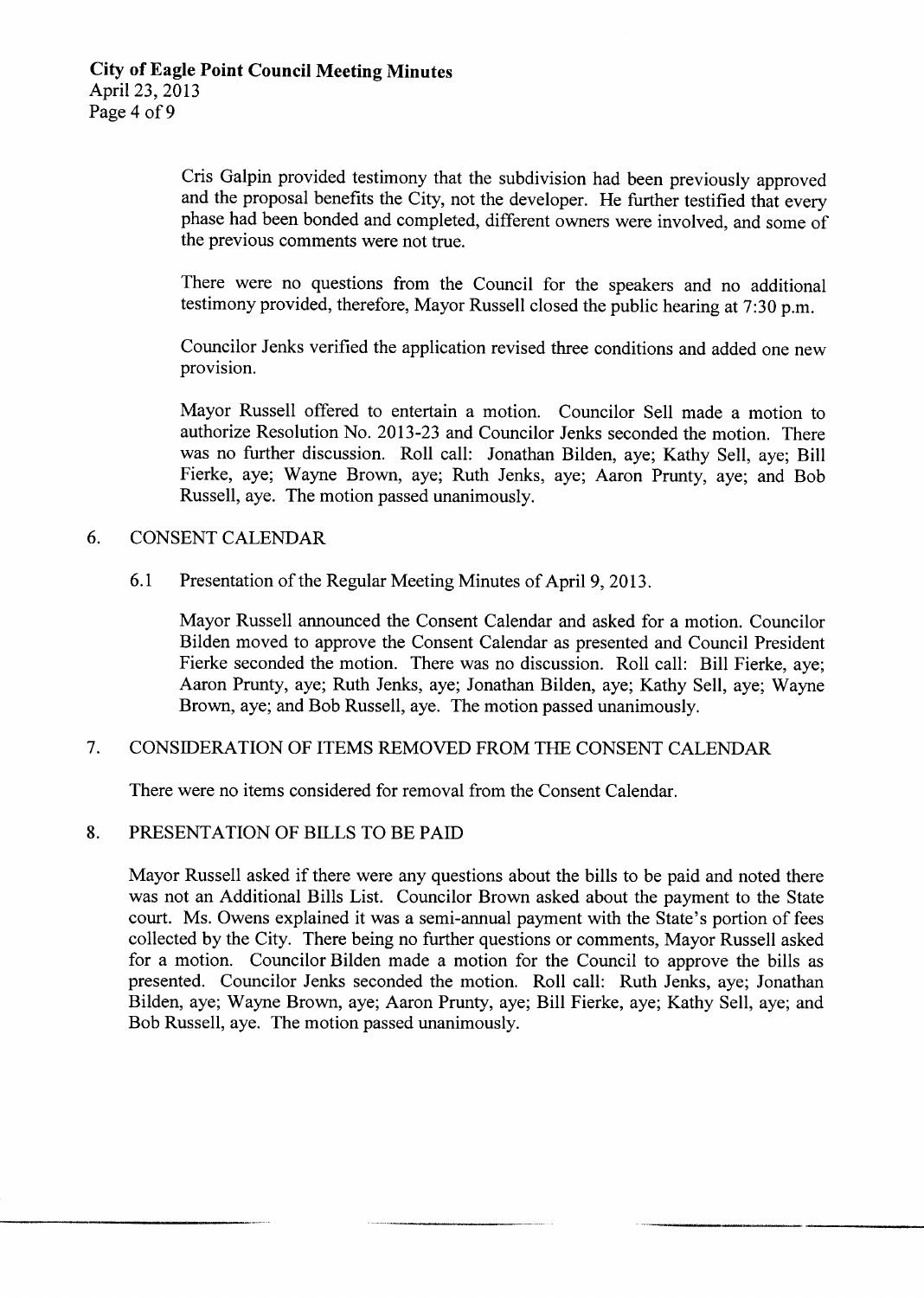#### 9. OLD BUSINESS

9.1 Continuation of discussion and decision regarding development of brochure.

Melissa Owens, Finance Officer, reported the cost for printing the brochures on glossy paper, tri-folded, without editing was  $$1,177$  for  $10,000$  copies and  $$1,568$  for 20,<sup>000</sup> copies. Councilor Jenks spoke about <sup>a</sup> volunteer with professional writing experience who had offered to assist with the brochure and was in favor of receiving the assistance. Mayor Russell concurred and requested that the brochure go back with edits to the Economic Development Commission at the May 6 meeting.

#### 10. NEW BUSINESS

10.1 Resolution No. 2013-22. A Resolution proclaiming May 15, 2013 as "National Peace Officers Memorial Day" and May 12-18, 2013 as "National Police Week" in the City of Eagle Point.

Vern Thompson, Chief of Police, explained that since 1962, May <sup>15</sup> had been recognized as National Peace Officers Memorial Day and the week of May <sup>15</sup> as National Police Week. Additionally, Chief Thompson requested and received the Council's support to fly the flag at half staff during National Police Week in honor of those law enforcement officers who made the ultimate sacrifice in service or became disabled in the performance of duty.

Mayor Russell asked for a motion to approve Resolution No. 2013-22. Councilor Bilden made a motion to approve Resolution No. 2013-22 and Councilor Sell seconded the motion. There was no discussion. Roll call: Wayne Brown, aye; Kathy Sell, aye; Bill Fierke, aye; Jonathan Bilden, aye; Ruth Jenks, aye; Aaron Prunty, aye; and Bob Russell, aye. The motion passed unanimously.

10.2 Resolution No. 2013-24. A Resolution authorizing a donation to the Eagle Point and the Upper Rogue Chamber of Commerce, Community Flower Basket Program.

Melissa Owens, Finance Officer, explained that several years ago the City started the flower basket program as <sup>a</sup> way of beautifying the City. Later, the Chamber took the lead on the project. Ms. Owens reported the City had reviewed its budget and could support <sup>a</sup> donation of \$4000. Mayor Russell was in favor of the donation and pointed out that the City of Central Point pays for the entire cost of its flower basket program. He also noted that private donations accounted for about one-third of the funds for this program.

Mayor Russell asked for a motion to approve Resolution No. 2013-24. Council President Fierke made a motion to approve Resolution No. 2013-24 and Councilor Bilden seconded the motion. There was no discussion. Roll call: Aaron Prunty, aye; Bill Fierke, aye; Kathy Sell, aye; Jonathan Bilden, aye; Wayne Brown, aye; Ruth Jenks, aye; and Bob Russell, aye. The motion passed unanimously.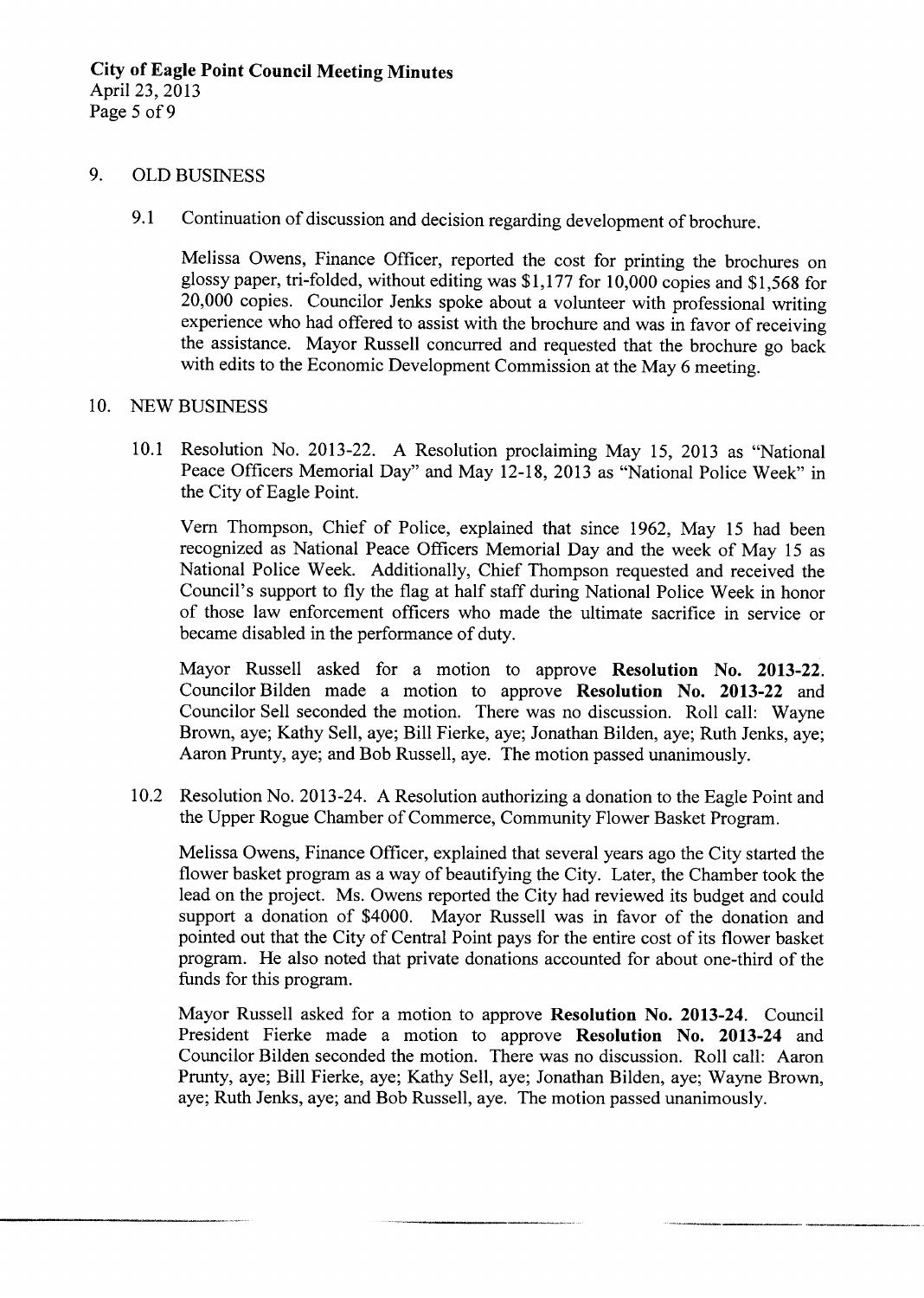#### 10.3 Discussion regarding water rates.

Henry Lawrence, City Administrator, introduced the discussion regarding water rates, noting the base rate had not been raised since 2003; however, reserves were being expended. Next, Melissa Owens, Finance Officer, explained in detail about how reserves had been used to offset expenses for some time and presented a slide presentation (Submission No. 3). Over time, the cost of operating and capital costs had significantly increased while System Development Charges (SDCs) from new construction decreased. In addition to operating at <sup>a</sup> deficit and reducing reserves, the City's ability to refinance loans has been negatively impacted by the current water rates.

The current Base Rates for water is \$10.31 per household and rates for consumption begin at \$1.62 per 1,000 gallons of water and graduate up to \$3.12 per 1,000 gallons when consumption reaches 30,000 gallons. Ms. Owens reviewed an example of increases by which the monthly base rate would be increased by \$4.00 per household and rates for consumption by .30 cents per  $1,000$  gallons of water. Large and rates for consumption by  $.30$  cents per 1,000 gallons of water. commercial customers using 100,000 gallons of water would experience an increase of approximately \$34.00 per month. If used, the example rates could generate approximately \$301,800 annually and sustain the water fund. The average amount per household varies as some homes have more landscaping or consumers in the household. Graduated rates are designed to encourage conservation.

At the request of Council President Fierke, Ms. Owens explained the three types of water funds: Water System Development Fund (for capital projects - related to SDCs); Water Debt Fund (related to rural development); and the Water Fund (the operating fund). Discussion ensued about the reduction in housing and how it had impacted funding. In addition, reduced public works staffing, SDCs, leakage and A request was also made to discuss the cost of maintenance and for the Council to receive <sup>a</sup> more detailed breakdown of the Water Fund at the next meeting.

It was noted that Civil West Engineering planned to present <sup>a</sup> new water master plan at the City Council meeting of May 14, 2013. During the upcoming meeting, the City's financial requirements will be explained and identified in greater detail.

#### 11. REPORTS FROM CITY COUNCIL AND CITY COMMITTEE REPRESENTATIVES

Council President Fierke reported on the recent Eagle Point School District Board meeting. Items discussed included funding and the evaluation process for their superintendent, and public comment was also received. Regarding the School District No. 9 Budget Meeting, Council President Fierke reported he was not able to attend the meeting but there were two more meetings scheduled. He had also received additional comments about pickle ball as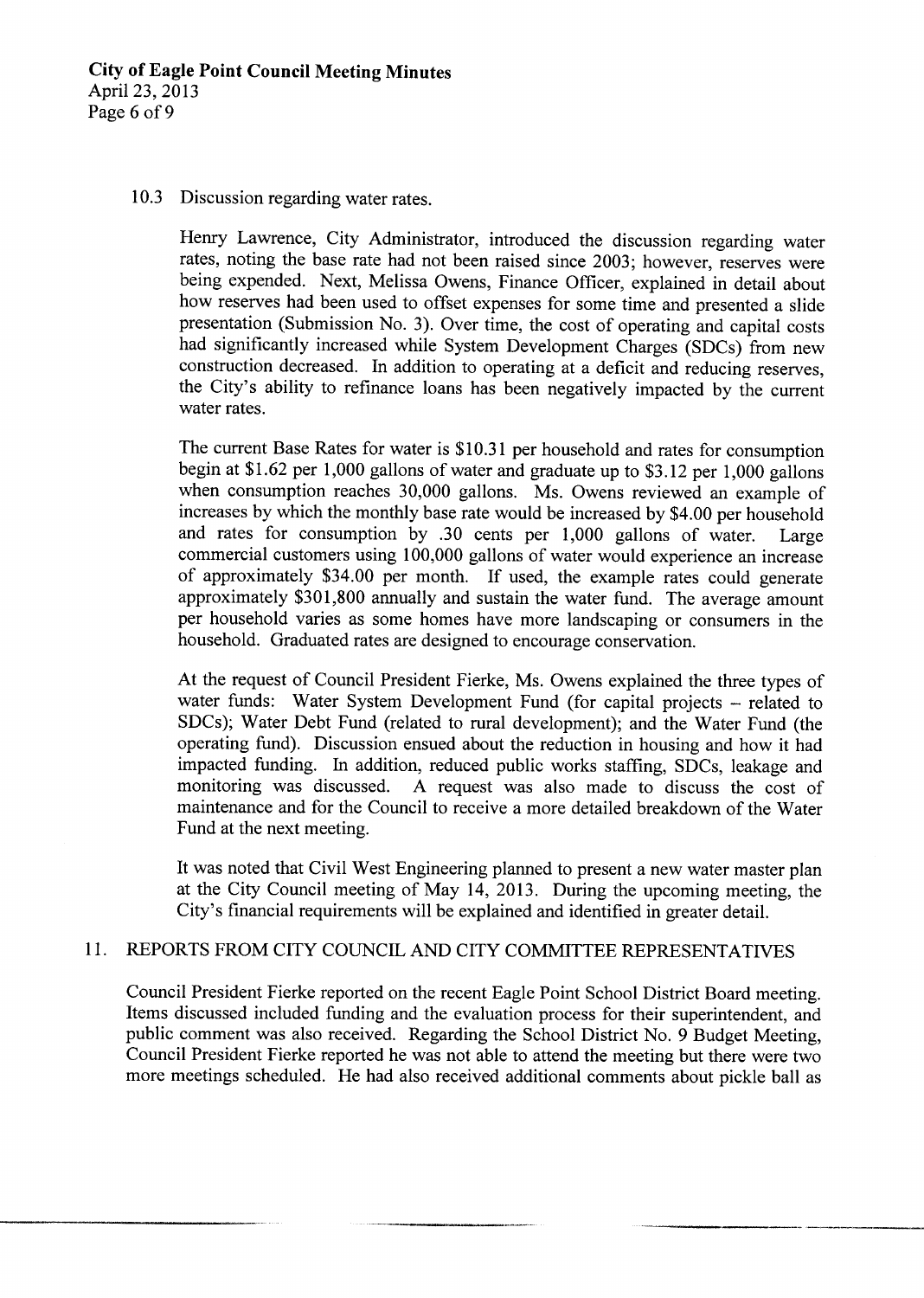well as comments about a spray park, and suggested those people provide their comments at a future Parks and Recreation Commission meeting.

Councilor Bilden reported he would be attending a League of Oregon Cities Board meeting during the week and they were working on planning the annual conference in September. In addition, he spoke about the Angel Network Conference and the upcoming Economic Development Commission meeting.

Councilor Jenks reported attending the Rogue Valley Metropolitan Planning Organization<br>Policy Committee meeting. During that meeting, there were safety and work plan During that meeting, there were safety and work plan presentations. Regarding the City's daffodils, Councilor Jenks gave credit to Charlotte Hoppe and Mae Boren for their efforts in dead heading the daffodils. Councilor Jenks concluded by providing information to the audience about how to access the City Council's agenda packets on the City's website, the Friday Letter, and about signing up on the website to receive notifications about City business.

Councilor Prunty reported the Parks and Recreation had not held a meeting since the last City Council meeting.

Councilor Brown discussed Rogue Valley Sewer Services (RVSS) recent refinancing which will result in a savings of approximately \$500,000. There were no problems to report at RVSS; however, they are working with Gold Hill to identify their sewer problems. Additionally, one RVSS Board Member retired and that position will be part of the upcoming election.

Councilor Sell reported there had been a Planning Commission meeting; however, the meeting report was deferred to Mike Upston, Principal Planner.

Mayor Russell reported attending a Medford Water Commission meeting and further noted there had been a water coalition for over a year and the relationship with the Medford Water Commission had become more like partners than customers. A water rate study will be conducted soon and it is hoped to be beneficial for the outlying communities. Mayor Russell also reported attending the Arbor Day celebration, and that he would attend the upcoming Rogue Valley Council of Governments meeting including a " Meals on Wheels" luncheon. Mayor Russell concluded by reporting on the volunteer work day on May 4, and the Vintage Faire on May 11.

### 12. STAFF REPORTS

Mike Upston, Principal Planner, reported on the Planning Commission meeting during which two applications were approved. One application was a minor petition and the other was for a new Black Rock Coffee. Mr. Upston spoke about the City's efforts in working with Carl's Jr. regarding their signs, the City's sign regulations, and compliance with the City's request.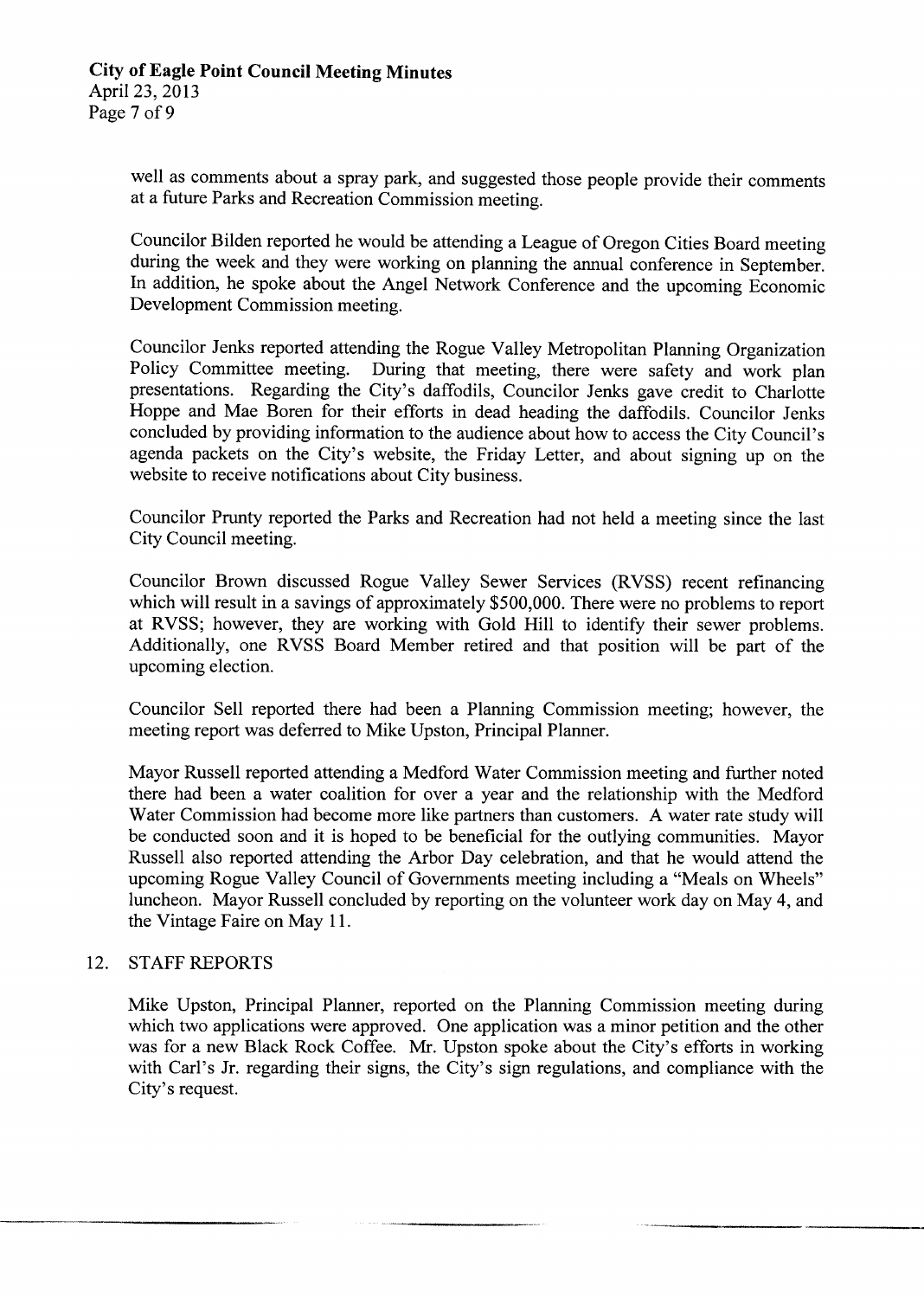Melissa Owens, Finance Officer, noted the Finance Report was in the City Council's agenda packet. She further reported the City would be about \$35,000 short from the budgeted amount for property taxes; however, the shortage had been anticipated since December. Ms. Owens also explained that the line item for State Revenue Sharing, based on population levels, was only at about 50% of the budgeted amount and the State would release additional revenues around the end of April. Preparation is underway for the upcoming visit by the Auditors. The budget remains <sup>a</sup> major focus with the first Budget Committee meeting in May. Additionally, Ms. Owens is working on water rates, analysis, and refinancing opportunities.

Robert Miller, Public Works Director, reported attending the recent Medford Water Commission meeting and he anticipates positive results from their upcoming study. In addition, he reported the Mattie Brown Parking Lot project is on track to begin during August. Studies by Civil West Engineering, including the water master plan, are coming in and the recommendations will be considered for next year's budget. All three zones of the water system are scheduled to be put into operation within the next week, and should operate as designed for the first time. Mr. Miller clarified there could be some minor water pressure changes but they should not be considerably noticeable.

Police Chief Thompson reported he was impressed with local, state and federal law enforcement related to the Boston bombing. With that in mind, he reported a citizen's letter of recognition for assistance by Sr. Officer Leonard and Sergeant May; and letters of commendation for assistance by Officers Davis and Coney. Police Chief Thompson concluded by reporting the radar unit was here and there would be photos at the next meeting. Discussion followed about parking near Mattie Brown Park.

Joe Kellerman, City Attorney, did not provide a report.

Henry Lawrence, City Administrator, distributed a handout related to CGI Video's visit to Eagle Point in May (Submission No. 4).

Cindy Hughes, City Recorder, did not provide a report.

#### 13. INFORMATION

There were no information items to report.

At 8:51 p.m., Mayor Russell recessed the meeting for a short break and announced that representatives of the news media and designated staff would be allowed to attend the Executive Sessions. All other members of the audience would be asked to leave the room and welcomed back afterwards, but no regular business was scheduled after the Executive Sessions.